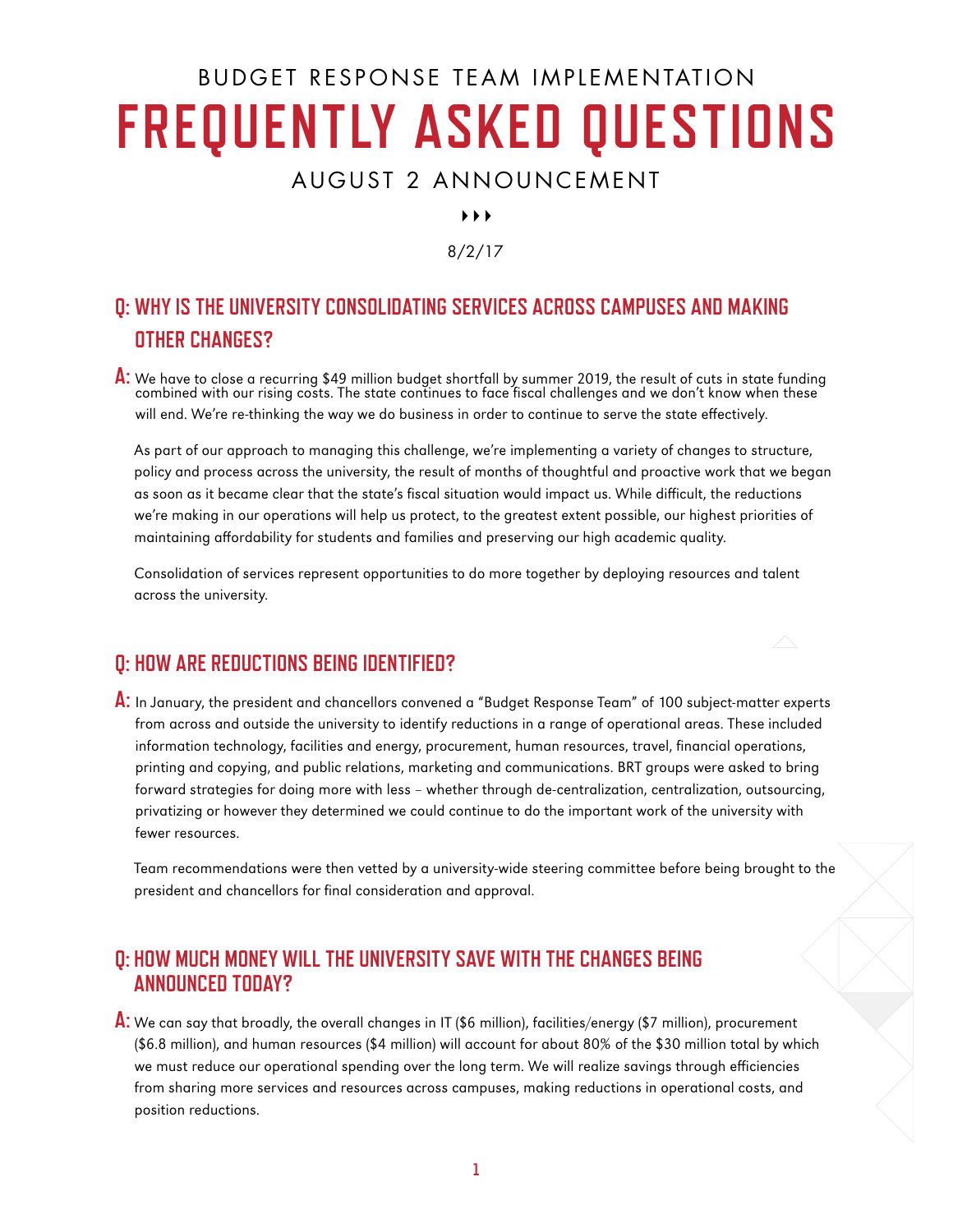### **Q: DOES THIS MEAN IF I WORK IN PROCUREMENT I NOW REPORT TO THE CHIEF PROCUREMENT OFFICER?**

**A:** Procurement professionals will now become aligned as part of a university-wide Procurement team. Current reporting relationships will remain the same. As the organization develops and evolves, any reporting or other changes will be thoroughly communicated.

#### **Q: WHAT'S THE TIMELINE FOR REALIZING SAVINGS?**

**A:** The operating budget approved by the Board of Regents depends on achieving \$5 million in savings in the current fiscal year and \$22 million more in 2018-19. Ultimately we expect to realize \$30 million in savings over the next few years. It's important to remember that these are significant reductions, many involving complex changes in structure and process. These will take time to implement – particularly since we want to do this right so that the changes stick and our academic mission is protected to the fullest extent possible.

#### **Q: WHEN WILL YOU ANNOUNCE THE REST OF THE REDUCTIONS AND COST SAVINGS?**

**A:** Implementation strategies for other BRT groups are being finalized now and will be shared with the university community and public over the coming months.

#### **Q: HAVE ANY EMPLOYEES LOST THEIR JOBS?**

**A:** No. We're continuing to look for every opportunity to capture personnel savings through attrition. However, we do expect to lose at least 100 positions. We have been candid about the fact that people will be impacted

### **Q: THE UNIVERSITY TOLD THE LEGISLATURE THAT CUTS WOULD BE PAINFUL AND THAT YOU'RE LEAN ALREADY. BUT THESE CHANGES SEEM LIKE COMMON SENSE. WHY WEREN'T YOU DOING THESE THINGS BEFORE?**

**A:** First, we are lean. Trends in state funding over time have required us to find ways to do more with less for many years. The number of NU employees funded by tax and tuition dollars has been flat since 2000, even though enrollment and research have both grown significantly. Thirty years ago we comprised 21% of the state's budget; today that figure has dropped to 13%.

 Second, these reductions will be painful. Real people will be impacted. We have already increased tuition. We will not be able to close a \$49 million gap without impacting our ability to be a job creator and economic driver for the entire state. And there is no question that additional cuts in state funding would affect both tuition and academic programs.

 Despite the pain, there's real opportunity in some of these changes—to become more collaborative, to make better use of technology, and to be more innovative in the way we serve students, employees and the state. But that doesn't mean they are easy or obvious. It means we have been successful in thinking very creatively and differently about how to meet the challenges ahead in ways that protect our priorities.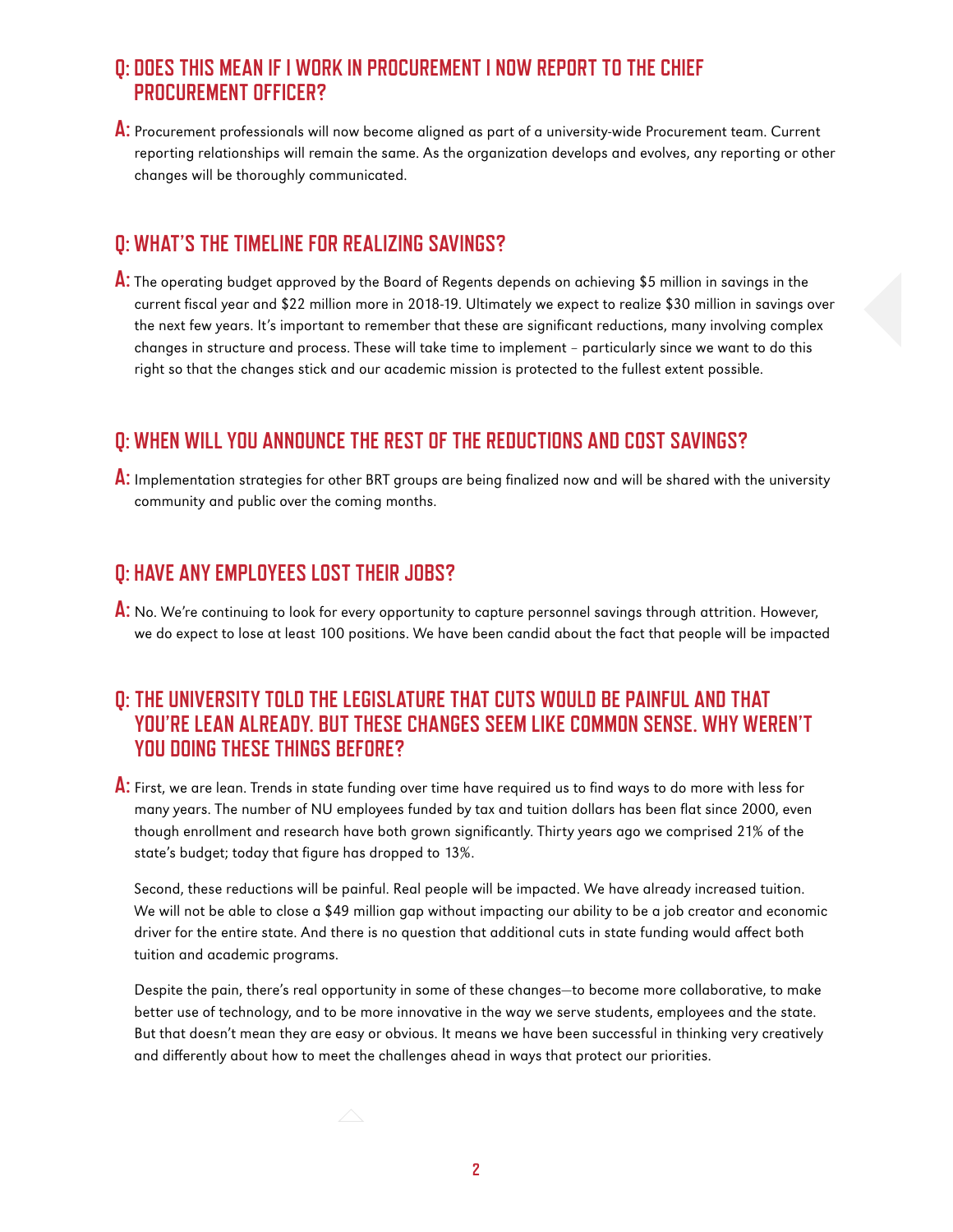### **Q: THE UNIVERSITY IS ANNOUNCING A LOT OF CENTRALIZATION. IS THIS THE DIRECTION YOU WANTED TO GO ALL ALONG?**

**A:** No. The goal in restructuring these areas is to integrate, tap talent and leverage efforts across the campuses. Remember, this has been a ground-up process, led by colleagues from all four campuses who are the experts in their operational areas. The changes we're implementing represent the best thinking of these subjectmatter experts who spent months doing the diligent, difficult work of re-imagining our operations for the future.

 Additionally, more changes will be announced over the coming months. As those are rolled out and a fuller picture of the work of the Budget Response Team is painted, we'll see a broad mix of changes to structure, policy and process that will impact virtually every employee in some way.

#### **Q: IT LOOKS LIKE VARNER HALL IS STAFFING UP. SHOULDN'T YOU BE CUTTING ADMINISTRATION INSTEAD OF ADDING TO IT?**

**A:** None of the leaders of the newly aligned functions are being transferred to Varner Hall. All of them are retaining their campus appointments and assuming system-wide leadership roles on top of their current duties. These leaders are stepping up to coordinate university-wide efforts because teams of experts in each of these areas have decided that the most effective, efficient structures going forward are ones that share talent, resources and services across the university.

 And, we are cutting—to the tune of \$30 million. It's also important to remember that at NU, the facts do not support the notion of "administrative bloat" that we often see in the headlines. Administrative spending per student has been flat to declining across the university and is below the peer average at the three undergraduate campuses.

#### **Q: WHY DO MOST OF THE NEW LEADERS COME FROM UNL? AREN'T THERE TALENTED PEOPLE ON THE OTHER CAMPUSES?**

**A:** There are talented leaders and subject-matter experts across the university, which is why BRT groups are populated and being driven by colleagues from all four campuses. The new leaders announced today will work closely with colleagues on each campus as we move forward under the new structures. In addition, this is only the first set of changes being brought forward. More initiatives, developed by teams led by individuals from other campuses, will be announced soon.

 Most importantly, the changes ahead should not be viewed as any one campus gaining leadership or influence. This process is about subject-matter experts designing new models for doing business that will best serve the University of Nebraska and our stakeholders.